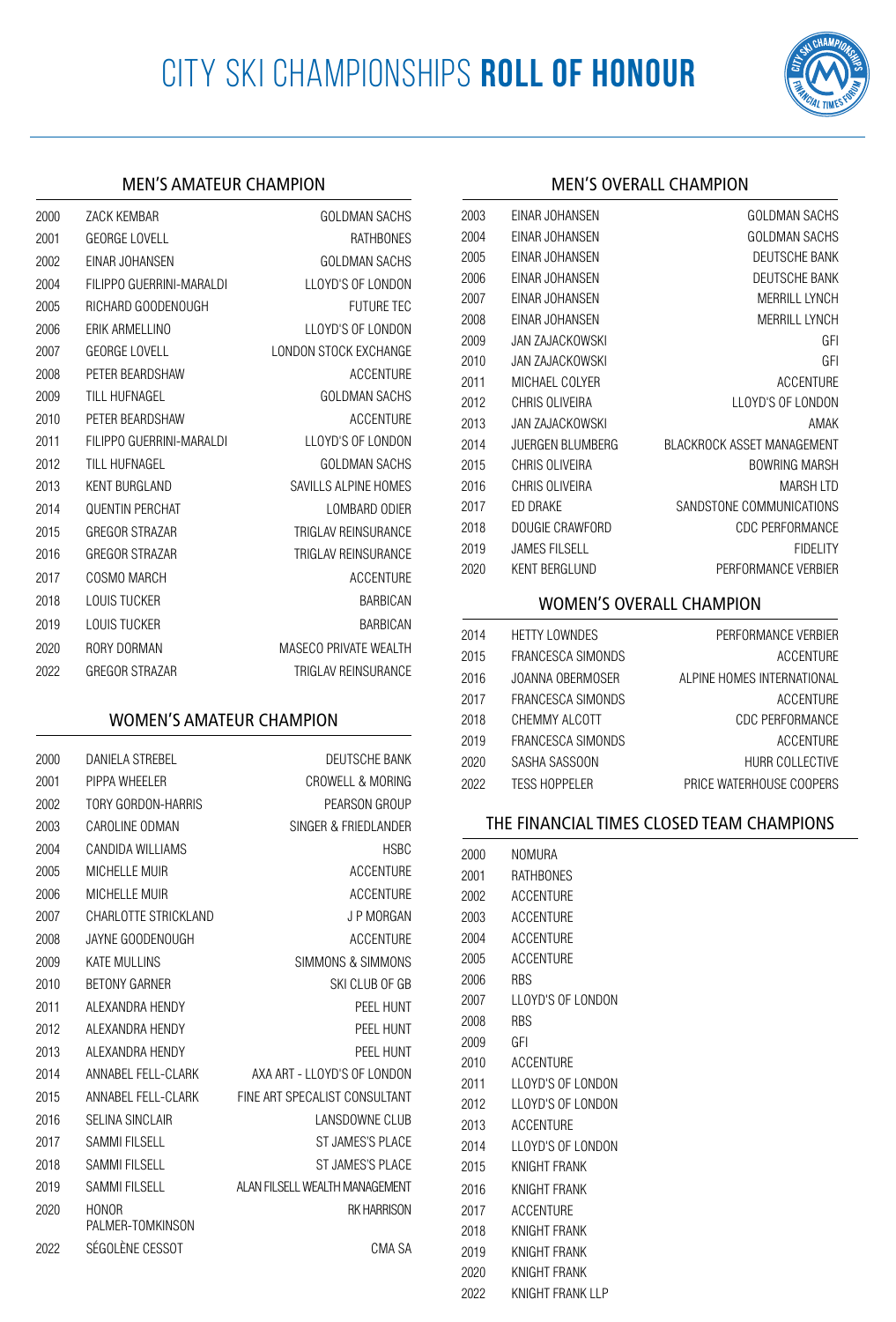#### THE FINANCIAL TIMES OPEN TEAM CHAMPIONS

| 2013 | GFI |
|------|-----|
|      |     |

- TEAM MUNICH LLOYD'S OF LONDON
- LLOYD'S OF LONDON
- MASECO
- CHEL-SKI
- 2019 LLOYD'S OF LONDON
- MASECO-MAGENTA
- MASECO / SUN CAPITAL / BESTODDS.COM / MAGENTA

#### THE FINANCIAL TIMES MIXED TEAM CHAMPIONS

| 2002-     | <b>ACCENTURE</b>          |
|-----------|---------------------------|
| 2003      | RATHBONES                 |
| 2004      | <b>HSBC</b>               |
| 2005      | IBM BCS                   |
|           | 2006 ABC NEWS             |
|           | 2007 ABC NEWS             |
|           | 2008 ABC NEWS             |
| 2009      | AL JAZEFRA                |
| 2010      | AOSTA VALLEY              |
| 2011      | LLOYD'S OF LONDON         |
| 2012 FONS |                           |
|           | 2013 ACCENTURE            |
| 2014      | GENEVA-LONDON TIGERS      |
| 2015      | ACCENTURE LADIES          |
| 2016      | LLOYD'S OF LONDON         |
| 2017      | LLOYD'S OF LONDON         |
| 2018      | LLOYD'S OF LONDON         |
| 2019      | SANDSTONE                 |
| 2020      | <b>TEAM MOUNTAIN BASE</b> |
| 2022      | IN THE SNOW               |

## THE FINANCIAL TIMES WOMEN'S TEAM CHAMPIONS

| 2001 | PSION                   |
|------|-------------------------|
| 2002 | PEARSON GROUP           |
| 2003 | <b>EVENING STANDARD</b> |
| 2004 | KPMG                    |
| 2005 | ACCENTURE               |
| 2006 | <b>ACCENTURE</b>        |
| 2007 | <b>ACCENTURE</b>        |
| 2008 | ACCENTURE               |
| 2009 | SKI CLUB OF GB          |
| 2010 | SKI CLUB OF GB          |
| 2011 | ACCENTURE               |
| 2012 | <b>ACCENTURE</b>        |
| 2013 | ACCENTURE               |
| 2014 | <b>ACCENTURE</b>        |
| 2015 | <b>ACCENTURE</b>        |
| 2017 | <b>ACCENTURE</b>        |
| 2018 | SANDSTONE               |
| 2019 | SANDSTONE               |
|      |                         |

#### CAPCO OPEN TEAM PARALLEL SLALOM CHAMPIONS

| 2008 | GFI                      |
|------|--------------------------|
| 2009 | GFI                      |
| 2010 | ACCENTURE                |
| 2011 | LLOYD'S OF LONDON        |
| 2012 | LLOYD'S MASTERS          |
| 2013 | LLOYD'S OF LONDON        |
| 2014 | FRANKFURT STOCK EXCHANGE |
| 2015 | LLOYD'S OF LONDON        |
|      |                          |

- ALPINE HOMES INTERNATIONAL
- GFI
- PERFORMANCE ENERGY
- SAVILLS SKI
- LLOYD'S LADIES
- HOWDEN GROUP

## MIXED TEAM PARALLEL SLALOM CHAMPIONS

- FIRSTENERGY BRIGHT SPARKS & THE POOK
- PARIS STOCK EXCHANGE
- ACCENTURE
- LLOYD'S OF LONDON
- LLOYD'S OF LONDON
- LLOYD'S OF LONDON
- SANDSTONE
- CAPCO
- SNOW+ROCK

#### CAPCO PLATE TEAM PARALLEL SLALOM CHAMPIONS

- SAVILLS
- CHEL-SKI

## SWISS INTERNATIONAL AIR LINES TEAM INTERCLUB CHAMPIONS

| 2014 | QUEEN'S CLUB          |  |
|------|-----------------------|--|
| 2015 | <b>QUEEN'S CLUB</b>   |  |
| 2016 | LANSDOWNE CLUB        |  |
| 2017 | LANSDOWNE CLUB        |  |
| 2018 | THE HURLINGHAM CLUB   |  |
| 2020 | MASECO PRIVATE WEALTH |  |

## SWISS INTERNATIONAL AIR LINES MEN'S INTERCLUB CHAMPION

| 2014 | MARIO CORDONI            | <b>QUEEN'S CLUB</b>        |
|------|--------------------------|----------------------------|
| 2015 | <b>FORMAN WICKES</b>     | <b>FORMAN WICKES WINES</b> |
| 2016 | <b>FORMAN WICKES</b>     | QUEEN'S CLUB               |
| 2017 | <b>FORMAN WICKES</b>     | QUEEN'S CLUB               |
| 2018 | <b>FORMAN WICKES</b>     | THE HURLINGHAM CLUB        |
| 2019 | AMIN MOMEN               | THE HURLINGHAM CLUB        |
| 2020 | ALASTAIR GRAHAM-CAMPBELL | THE NORTHERN MEETING       |
|      |                          |                            |

# SWISS INTERNATIONAL AIR LINES WOMEN'S INTERCLUB CHAMPION

| 2017  | AIMEE WICKES    | QUEEN'S CLUB   |
|-------|-----------------|----------------|
| 2018  | SELINA SINCLAIR | LANSDOWNE CLUB |
| 2019  | KATE ROWE       | QUEEN'S CLUB   |
| 2020. | SASHA SASSOON   | SOHO HOUSE     |
|       |                 |                |

## AMERICAN BAR ACCOUNTING & MANAGEMENT CONSULTANCY CHAMPION

| 2002 | <b>JAMES SKEATE</b> | <b>ACCENTURE</b> |
|------|---------------------|------------------|
| 2003 | <b>JAMES SKEATE</b> | <b>ACCENTURE</b> |
| 2004 | <b>TED MERCER</b>   | <b>KPMG</b>      |
| 2005 | <b>JAMES SKEATE</b> | <b>ACCENTURE</b> |
| 2006 | PETER BEARDSHAW     | <b>ACCENTURE</b> |
| 2007 | PETER BEARDSHAW     | <b>ACCENTURE</b> |
| 2008 | PETER BEARDSHAW     | <b>ACCENTURE</b> |
| 2009 | PETER BEARDSHAW     | <b>ACCENTURE</b> |
| 2010 | <b>JAMES SOAR</b>   | <b>ACCENTURE</b> |
|      |                     |                  |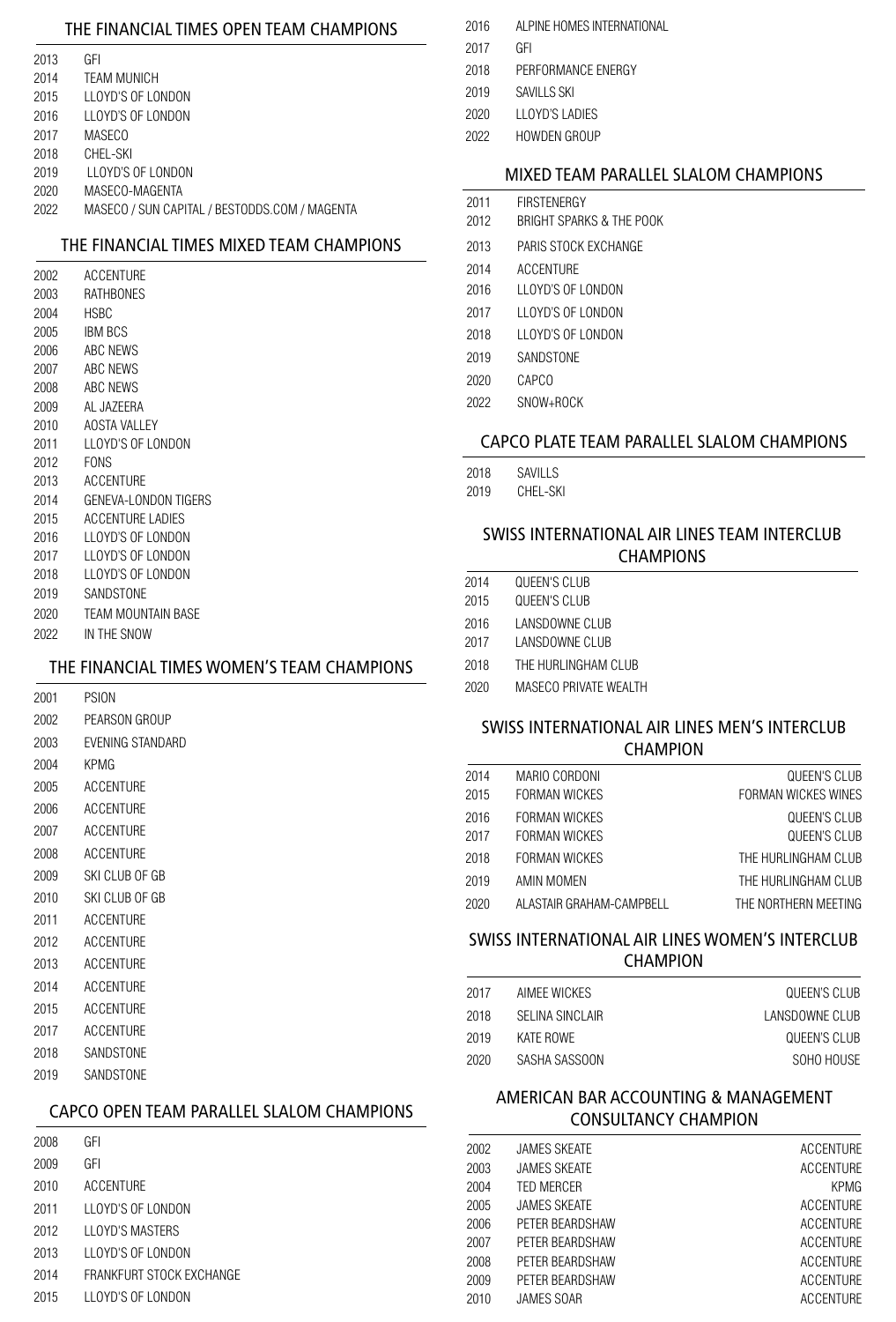| 2011 | MICHAEL COLYER           | <b>ACCENTURE</b>         |
|------|--------------------------|--------------------------|
| 2012 | <b>JAMES SOAR</b>        | <b>ACCENTURE</b>         |
| 2013 | <b>JAMES SOAR</b>        | <b>ACCENTURE</b>         |
| 2014 | <b>JAMES SKEATE</b>      | ACCENTURE                |
| 2015 | <b>FRANCESCA SIMONDS</b> | <b>ACCENTURE</b>         |
| 2016 | <b>JAMES SKEATE</b>      | <b>ACCENTURE</b>         |
| 2017 | ED DRAKE                 | SANDSTONE COMMUNICATIONS |
| 2018 | PETER BEARDSHAW          | ACCENTURE                |
| 2019 | PETER BEARDSHAW          | <b>ACCENTURE</b>         |
| 2020 | PETER BEARDSHAW          | <b>ACCENTURE</b>         |
| 2022 | <b>TESS HOPPELER</b>     | PRICE WATERHOUSE COOPERS |
|      |                          |                          |

#### LLOYD'S OF LONDON INSURANCE CHAMPION

| 2002 | FILIPPO GUERRINI-MARALDI | LLOYD'S OF LONDON           |
|------|--------------------------|-----------------------------|
| 2003 | FILIPPO GUERRINI-MARALDI | LLOYD'S OF LONDON           |
| 2004 | FILIPPO GUERRINI-MARALDI | LLOYD'S OF LONDON           |
| 2005 | FILIPPO GUERRINI-MARALDI | LLOYD'S OF LONDON           |
| 2006 | ERIK ARMELLINO           | LLOYD'S OF LONDON           |
| 2007 | CHRIS OLIVEIRA           | LLOYD'S OF LONDON           |
| 2008 | CHRIS OLIVEIRA           | LLOYD'S OF LONDON           |
| 2009 | CHRIS OLIVEIRA           | LLOYD'S OF LONDON           |
| 2010 | FILIPPO GUERRINI-MARALDI | LLOYD'S OF LONDON           |
| 2011 | CHRIS OLIVEIRA           | LLOYD'S OF LONDON           |
| 2012 | CHRIS OLIVEIRA           | LLOYD'S OF LONDON           |
| 2013 | CHRIS OLIVEIRA           | LLOYD'S OF LONDON           |
| 2014 | PHIL STAUDACHER          | LLOYD'S OF LONDON           |
| 2015 | CHRIS OLIVEIRA           | LLOYD'S OF LONDON           |
| 2016 | CHRIS OLIVEIRA           | <b>MARSH LTD</b>            |
| 2017 | LOUIS TUCKER             | <b>BARBICAN</b>             |
| 2018 | LOUIS TUCKER             | <b>BARBICAN</b>             |
| 2019 | GREGOR STRAZAR           | TRIGLAV REINSURANCE         |
| 2020 | GRACE MUNRO              | THE CHANNEL MANAGING AGENCY |
|      |                          |                             |

#### TECHNOLOGY CHAMPION

| 2002 | NEIL ENGLISH          | MAIL ON SUNDAY            |
|------|-----------------------|---------------------------|
| 2003 | NEIL ENGLISH          | MAIL ON SUNDAY            |
| 2004 | DION TAYLOR           | SNOW+ROCK                 |
| 2005 | DION TAYLOR           | SNOW+ROCK                 |
| 2006 | DION TAYLOR           | SNOW+ROCK                 |
| 2007 | <b>JOHN HARRIS</b>    | SNOW+ROCK                 |
| 2008 | ALEXANDER ALLEN       | ABC NEWS                  |
| 2009 | <b>FELIX MILNES</b>   | MEDIA                     |
| 2010 | <b>TOM ROBBINS</b>    | THE OBSERVER              |
| 2011 | YOLANDA CARSLAW       | METROSNOW.CO.UK           |
| 2012 | <b>BRENDAN SPAIN</b>  | <b>FINANCIAL TIMES</b>    |
| 2013 | NEIL MCQUOID          | RACER READY               |
| 2014 | <b>ROB STEWART</b>    | SNOW MAGAZINE & SKI TRADE |
| 2015 | BRENDAN SPAIN         | <b>FINANCIAL TIMES</b>    |
| 2016 | PHIL GORDON           | SNOW+ROCK                 |
| 2017 | GRUFFUDD LEADER       | GREEN HOUSE GROUP         |
| 2018 | KYRAN SAVAGE          | CHEL-SKI                  |
| 2019 | KYRAN SAVAGE          | CHEL-SKI                  |
| 2020 | SASHA SASSOON         | <b>HURR COLLECTIVE</b>    |
| 2022 | EMILY SARSFIELD POWER | IN THE SNOW               |

#### SWISS INTERNATIONAL AIR LINES FINANCIAL SERVICES CHAMPION

| 2011 | JESSE MEIDL            | FIRSTENERGY           |
|------|------------------------|-----------------------|
|      | <b>ENERGY CHAMPION</b> |                       |
| 2020 | RORY DORMAN            | MASECO PRIVATE WEALTH |
| 2019 | LOUISE FAVRE-GILLY     | JP MORGAN             |
| 2018 | RORY DORMAN            | <b>MASECO</b>         |
| 2017 | JAN ZAJACKOWSKI        | GFI                   |
|      |                        |                       |

2012 JESSE MEIDL **FIRSTENERGY** 2013 RICHARD WADSWORTH FIRSTENERGY

| 2014 | RICHARD WADSWORTH | FIRSTENFRGY        |
|------|-------------------|--------------------|
| 2015 | ETIENNE CADESTIN  | KNIGHT FRANK       |
| 2016 | ETIENNE CADESTIN  | LONGEVITY PARTNERS |
| 2017 | STEPHANE ARNAUD   | FDF                |
| 2018 | GABRIEL RIVAS     | PERFORMANCE ENERGY |
|      |                   |                    |

# THE HEDGE FUND MEDAL

| 2012. | SACHA PICTET    | <b>FABIEN PICTET &amp; PARTNERS</b> |
|-------|-----------------|-------------------------------------|
| 2013. | JULIAN JACOBSON | <b>FABIEN PICTET &amp; PARTNERS</b> |
| 2014  | SANDRA JACOBSON | FPP ASSET MANAGEMENT                |

# THE PRIVATE EQUITY MEDAL

| 2012 | EDOUARD CUCKIERMAN | CUCKIERMAN & CO |
|------|--------------------|-----------------|
| 2013 | THOMAS MAUREL      | VALERY CAPITAL  |
| 2014 | DOROTHEA KRIELE    | CATALYST FUND   |

#### THE FAMILY OFFICE MEDAL

| OLIVIER BRUNISHOLZ | <b>FONS</b>                         |
|--------------------|-------------------------------------|
| FRANCOISE ADAM     | <b>FABIEN PICTET &amp; PARTNERS</b> |
| STEVEN MAILLEFER   | PREMIUM ASSETS                      |
| GILES COOPER       | GILES COOPER                        |
|                    |                                     |

## SCHOEN CLINIC MEDICAL CHAMPION

| VASSILIS PITSINIS<br>2015 | CAMBRIDGE BREAST CLINIC   |
|---------------------------|---------------------------|
| VINCENT CAVALIERE<br>2016 | CAVALIERE MEDICAL LIMITED |
| JACOPO MATTAINI<br>2017   | <b>ISOKINETIC</b>         |
| JACOPO MATTAINI<br>2018   | <b>ISOKINETIC</b>         |
| JACOPO MATTAINI<br>2019   | <b>ISOKINETIC</b>         |
|                           |                           |

# KNIGHT FRANK PROPERTY CHAMPION

| 2009 | <b>JAN PRIDEAUX</b>      | <b>GROSVENOR ESTATES</b> |
|------|--------------------------|--------------------------|
| 2010 |                          |                          |
| 2011 | RICHARD BINNING          | SAVILLS ALPINE HOMES     |
| 2012 | TOBY MALLOCK             | SAVILLS ALPINE HOMES     |
| 2013 | JEREMY ROLLASON          | SAVILLS ALPINE HOMES     |
| 2014 | JEREMY ROLLASON          | SAVILLS ALPINE HOMES     |
| 2015 | CAMPBELL BEATON          | KNIGHT FRANK             |
| 2016 | <b>JAMES DAVIES</b>      | KNIGHT FRANK             |
| 2017 | RUPERT WILCOX            | WILCOX INVESTMENTS       |
| 2018 | <b>RUPERT WILCOX</b>     | WILCOX INVESTMENTS       |
| 2019 | ALASTAIR GRAHAM-CAMPBELL | KNIGHT FRANK             |
| 2020 | <b>MAX KEMPLEN</b>       | <b>SAVILLS</b>           |
|      |                          |                          |

# THE BANKER'S MEDAL

| 2002 | EINER JOHANSEN         | GOLDMAN SACHS            |
|------|------------------------|--------------------------|
| 2003 | EINER JOHANSEN         | GOLDMAN SACHS            |
| 2004 | EINER JOHANSEN         | GOLDMAN SACHS            |
| 2005 | EINER JOHANSEN         | DEUTSCHE BANK            |
| 2006 | EINER JOHANSEN         | <b>DEUTSCHE BANK</b>     |
| 2007 | EINER JOHANSEN         | MERRILL LYNCH            |
| 2008 | EINER JOHANSEN         | <b>MERRILL LYNCH</b>     |
| 2009 | TILL HUFNAGEL          | GOLDMAN SACHS            |
| 2010 | EINER JOHANSEN         | MERRILL LYNCH            |
| 2011 | DEREK SMITH            | <b>FIRSTENERGY</b>       |
| 2012 | DEREK SMITH            | FIRSTENERGY              |
| 2013 | <b>JAN ZAJACKOWSKI</b> | AMAK                     |
| 2014 | TOBIAS SCHMID          | <b>CACEIS BANK</b>       |
| 2015 | MARIO CORDONI          | CORDON GROUP CFE FINANCE |
| 2016 | PIERS LOMAX            | CONSULTANT               |
|      |                        |                          |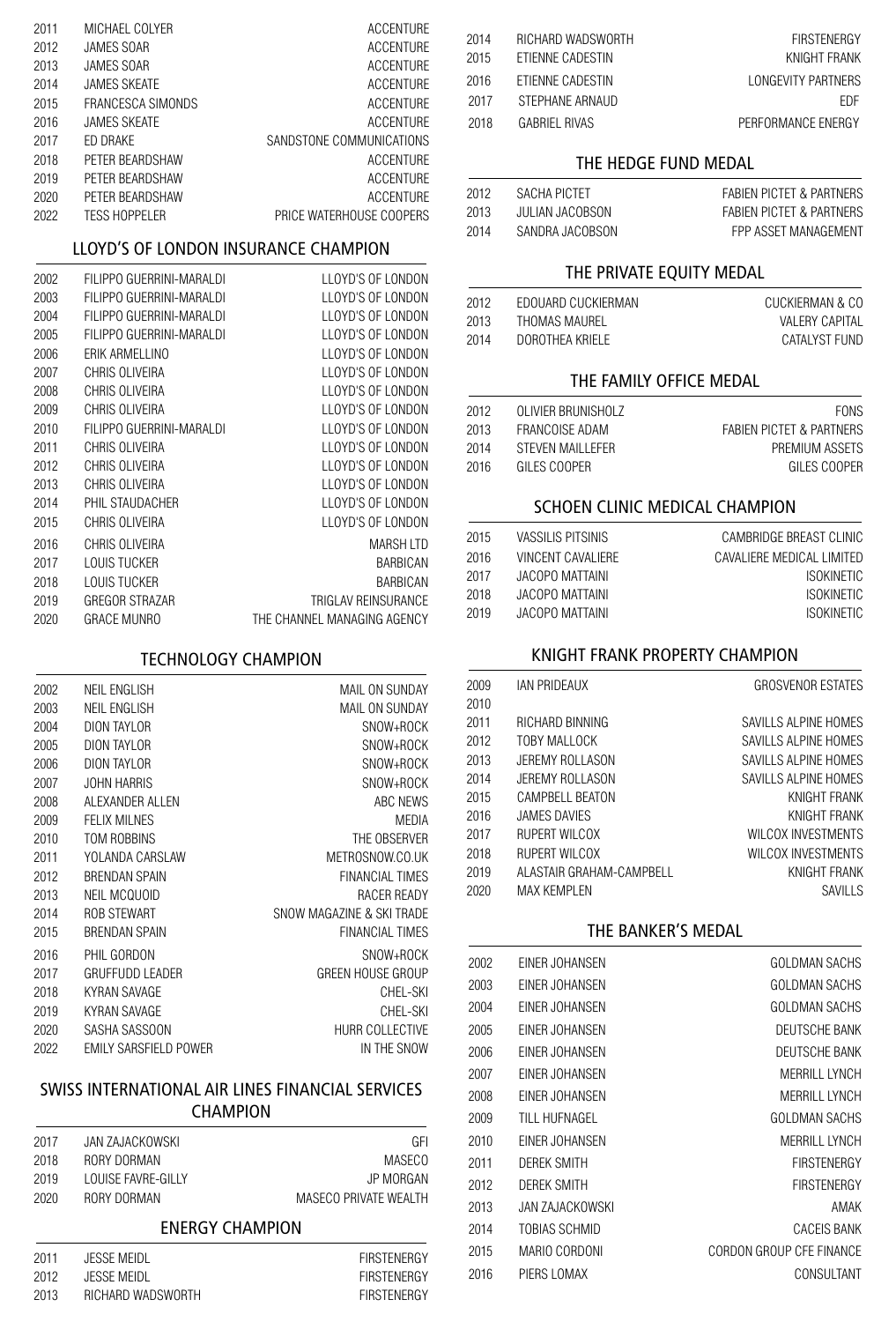# LEGAL CHAMPION

| 2002 | <b>VICTOR FORNASSIER</b>  | <b>LOVELLS</b>                 |
|------|---------------------------|--------------------------------|
| 2003 | <b>CLINTON GENTY-KNOT</b> | CONSTANT & CONSTANT            |
| 2004 | <b>VICTOR FORNASSIER</b>  | LOVELLS                        |
| 2005 | CHRISTIAN WARLAND         | <b>LOVELLS</b>                 |
| 2010 | <b>JAMES EYNON</b>        | <b>POONA</b>                   |
| 2011 | JEROME WILCOX             | ALEXANDER CHAMBERS             |
| 2012 | JEROME WILCOX             | ALEXANDER CHAMBERS             |
| 2013 | JEROME WILCOX             | ALEXANDER CHAMBERS             |
| 2014 | RICHARD JORDAN            | THOMAS EGGAR                   |
| 2015 | JEROME WILCOX             | ALEXANDER CHAMBERS             |
| 2016 | DIDIER GOUDANT            | <b>LANSDOWNE CLUB</b>          |
| 2017 | SELINA SINCLAIR           | ALLEN & OVERY                  |
| 2018 | SELINA SINCLAIR           | ALLEN & OVERY                  |
| 2019 | <b>JAMES GOPSILL</b>      | <b>GATELEY PLC</b>             |
| 2020 | MICHAEL BUSBY             | PENNINGTONS MANCHES COOPER LLP |
| 2022 | ANDREW TROWBRIDGE         | LONDON STOCK EXCHANGE SKI TEAM |
|      |                           |                                |

## THE FUND MANAGEMENT CUP

| 2005 | STUART EDGINTON      | MERILL LYNCH               |
|------|----------------------|----------------------------|
| 2006 | TOM BROWN            | <b>RBS</b>                 |
| 2007 | STUART EDGINTON      | MERILL LYNCH               |
| 2008 | STUART FDGINTON      | <b>MERILL LYNCH</b>        |
| 2009 | GIANCARI O PASSOLI   | PAI                        |
| 2010 | RORY DORMAN          | <b>MASECO</b>              |
| 2011 | JOSH MATTHEWS        | <b>MASECO</b>              |
| 2012 | NICK BESOBRASOV      | ALUPKA ASSET MANAGEMENT    |
| 2013 | <b>JOSH MATTHEWS</b> | <b>MASECO</b>              |
| 2014 | JUERGEN BLUMBERG     | BLACKROCK ASSET MANAGEMENT |
| 2015 | RORY DORMAN          | <b>MASECO</b>              |
| 2016 | RORY DORMAN          | <b>MASECO</b>              |
|      |                      |                            |

# PRINCE FESTIVAL CHAMPION

| 2015 | DENNIS MADER         | LE REGENT CRANS-MONTANA COLLEGE |
|------|----------------------|---------------------------------|
| 2016 | RUPERT WILCOX        | WILCOX INVESTMENTS              |
| 2017 | <b>FORMAN WICKES</b> | QUEEN'S CLUB                    |
| 2018 | WILLIAM ARMITAGE     | LOT 18                          |
| 2019 | KENT BERGLUND        | PERFOMANCE VERBIER              |

# THE SWISS LONDON CUP (SWISS INTERNATIONAL AIR LINES - FASTEST SKIER IN LONDON)

| 2013 | FILIPPO GUERRINI-MARALDI | LLOYD'S OF LONDON          |
|------|--------------------------|----------------------------|
| 2014 | JAMES SKEATE             | ACCENTURE                  |
| 2015 | FRANCESCA SIMONDS        | ACCENTURE                  |
| 2016 | CAMPBELL BEATON          | CAMPBELL BEATON ASSOCIATES |
| 2017 | JAN ZAJACKOWSKI          | GFI                        |
| 2018 | LOUIS TUCKER             | <b>BARBICAN</b>            |

#### THE SWITZERLAND TOURISM GENEVA CUP

| 2012 | OLIVIER BRUNISHOLZ | <b>FONS</b>                        |
|------|--------------------|------------------------------------|
| 2013 | MATTIAS INNOCENTI  | DELOITTE                           |
| 2014 | QUENTIN PERCHAT    | LOMBARD ODIER                      |
| 2016 | SIMON BERNECHE     | SWISS INSTITUTE OF BIO-INFORMATICS |

# THE PARIS MEDAL

| 2014 | CAMERON MUIR             | CAMERON MUIR                         |
|------|--------------------------|--------------------------------------|
| 2016 | CHARLIE-HENRI HERMANN    | HENDERSON GLOBAL INVESTORS           |
|      |                          |                                      |
|      |                          | THE ATHENS MEDAL                     |
| 2018 | <b>VASSILIS PITSINIS</b> | <b>NHS TAYSIDE</b>                   |
|      |                          | THE FRANKFURT MEDAL                  |
| 2014 | WOLFGANG MAIER           | TAO CAPITAL                          |
| 2017 | PETER SKUTIL             | 30-70.NET                            |
|      |                          | THE MUNICH MEDAL                     |
| 2014 | JUERGEN BLUMBERG         | BLACKROCK ASSET MANAGEMENT           |
|      |                          | THE DUBLIN MEDAL                     |
| 2016 | <b>GARY MCSHARRY</b>     | MCCANN FITZGERALD                    |
|      |                          | THE VERBIER INDIVIDUAL MEDAL         |
| 2016 | RUPERT WILCOX            | WILCOX INVESTMENTS                   |
| 2017 | <b>RUPERT WILCOX</b>     | <b>WILCOX INVESTMENTS</b>            |
| 2018 | <b>LOTTIE PRIDHAM</b>    | <b>ELEMENT CONCEPT</b>               |
|      |                          | SNOW + ROCK MEN'S SNOWBOARD CHAMPION |
| 2012 | JOHN LONNQVIST           | <b>IG INDEX</b>                      |
| 2013 | ALASTAIR LAUDER          | BARBICAN INSURANCE                   |
| 2014 | <b>VASSILY KUZMIN</b>    | <b>BCS BROKER CREDIT SERVICES</b>    |
| 2015 | BERTRAND DIDISHEIM       | LE REGENT CRANS-MONTANA COLLEGE      |
| 2016 | <b>SAM CLARKE</b>        | SNOW+ROCK                            |
| 2017 | <b>SAM CLARKE</b>        | SNOW+ROCK                            |
| 2018 | <b>SAM CLARKE</b>        | SNOW+ROCK                            |
| 2019 | <b>SAM CLARKE</b>        | SNOW+ROCK                            |
| 2022 | <b>MATT RAY</b>          | SOUARE MILE MAGAZINE                 |
|      |                          |                                      |

# SNOW+ROCK WOMEN'S SNOWBOARD CHAMPION

| 2012 | JENNIE AUSTIN        | STOCK EXCHANGE SKI CLUB           |
|------|----------------------|-----------------------------------|
| 2013 | AUDREY FAVEEUW       | STOCK EXCHANGE SKI CLUB           |
| 2014 | AUDREY FAVEEUW       | <b>BCS BROKER CREDIT SERVICES</b> |
| 2016 | LUCY CHÂU LÊ         | NAUTILUSASIA                      |
| 2017 | <b>SAMMI FILSELL</b> | ST JAMES' PLACE                   |
| 2022 | <b>MEGAN BOWDEN</b>  | HONORABLE COMPANY OF AIR PILOTS   |
|      |                      |                                   |

# SNOW+ROCK MEN'S SENIORS 40+ CHAMPION

| 2000 | ALEX BENJAMIN            | CARGILL           |
|------|--------------------------|-------------------|
| 2001 | MALCOLM BENTLEY          | <b>RATHBONES</b>  |
| 2002 | IAN PRIDEAUX             | <b>HSBC</b>       |
| 2003 | IAN PRIDEAUX             | <b>HSBC</b>       |
| 2004 | IAN PRIDEAUX             | <b>HSBC</b>       |
| 2005 | FILIPPO GUERRINI-MARALDI | LLOYD'S OF LONDON |
| 2006 | FILIPPO GUERRINI-MARALDI | LLOYD'S OF LONDON |
| 2007 | FILIPPO GUERRINI-MARALDI | LLOYD'S OF LONDON |
| 2008 | FILIPPO GUERRINI-MARALDI | LLOYD'S OF LONDON |
| 2009 | FILIPPO GUERRINI-MARALDI | LLOYD'S OF LONDON |
| 2010 | FILIPPO GUERRINI-MARALDI | LLOYD'S OF LONDON |
| 2011 | FILIPPO GUERRINI-MARALDI | LLOYD'S OF LONDON |
| 2012 | FILIPPO GUERRINI-MARALDI | LLOYD'S OF LONDON |
|      |                          |                   |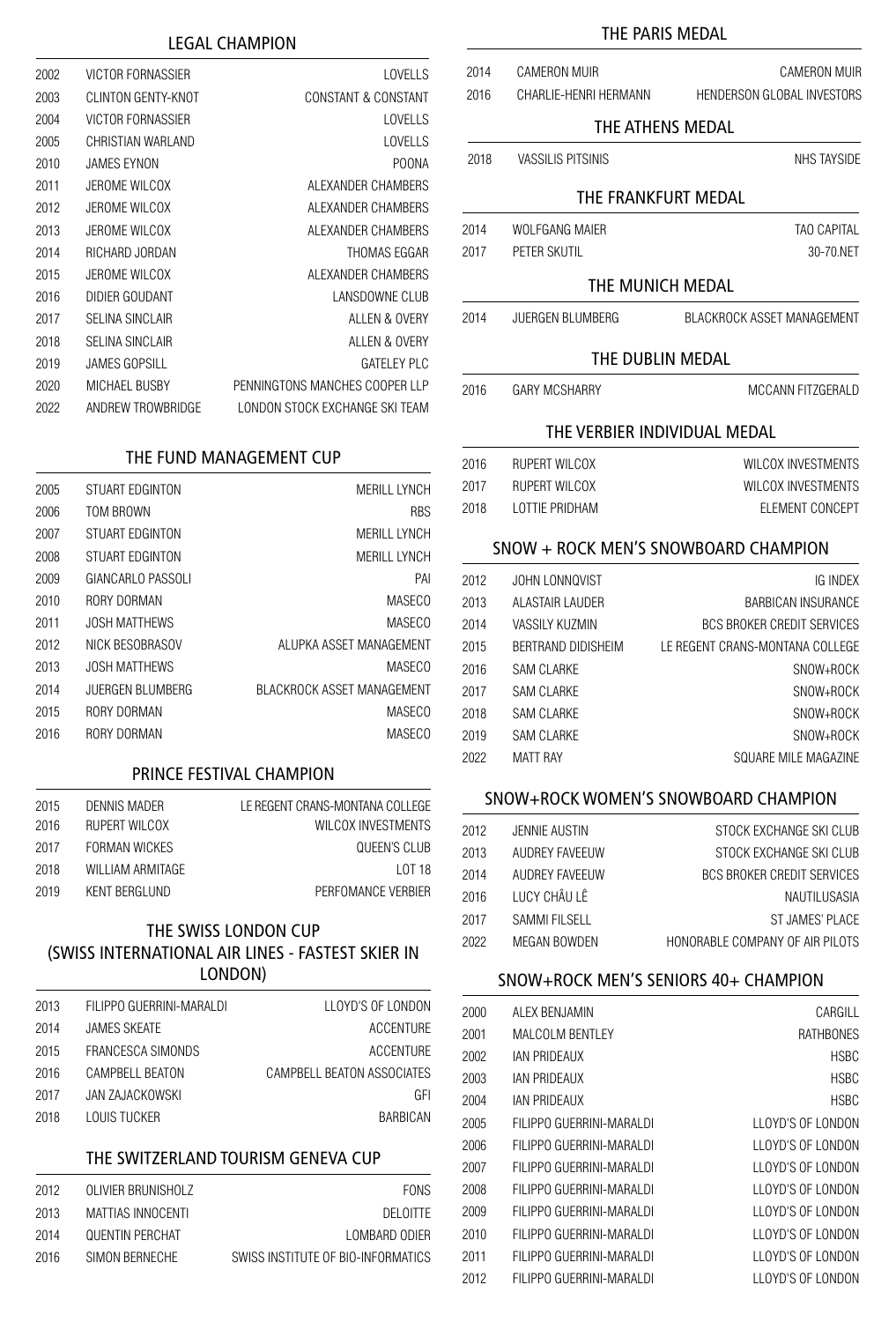| 2013 | FILIPPO GUERRINI-MARALDI | LLOYD'S OF LONDON   |
|------|--------------------------|---------------------|
| 2014 | WOLFGANG MAIER           | <b>TAO CAPITAL</b>  |
| 2015 | GREGOR STRAZAR           | TRIGLAV REINSURANCE |
| 2016 | GREGOR STRAZAR           | TRIGLAV REINSURANCE |
| 2017 | LOUIS TUCKER             | LLOYD'S OF LONDON   |
| 2018 | LOUIS TUCKER             | LLOYD'S OF LONDON   |
| 2019 | WILL ARMITAGE            | LOT 18              |
| 2020 | KENT BERGLUND            | PERFORMANCE VERBIER |
| 2022 | <b>GREGOR STRAZAR</b>    | TRIGLAV REISURANCE  |

## SNOW+ROCK WOMEN'S SENIORS 40+ CHAMPION

| 2012 | SABRINA BERTHAUDIN | <b>FONS</b>                    |
|------|--------------------|--------------------------------|
| 2013 | TRACEY BETTS-ALEN  | <b>EXANE BNP PARIBAS</b>       |
| 2014 | ANNABEL FELL-CLARK | AXA ART - LLOYD'S OF LONDON    |
| 2015 | ANNABEL FELL-CLARK | FINE ART SPECIALIST CONSULTANT |
| 2016 | ANNABEL FELL-CLARK | LLOYD'S OF LONDON              |
| 2017 | ANNABEL FELL-CLARK | LLOYD'S OF LONDON              |
| 2018 | ANNABEL FELL-CLARK | LLOYD'S OF LONDON              |
| 2019 | ANNABEL FELL-CLARK | NEON UNDERWRITING              |
| 2020 | ANNABEL FELL-CLARK | NEON UNDERWRITING              |
| 2022 | ANNABEL COMMON     | NAEF PRESTIGE KNIGHT FRANK     |

# SNOW+ROCK MEN'S MASTERS 50+ CHAMPION

| 2000 | <b>MARTIN CADMAN</b>        | CARGILL                          |
|------|-----------------------------|----------------------------------|
| 2001 | ARNIF WILSON                | <b>FINANCIAL TIMES</b>           |
| 2002 | ARNIE WILSON                | <b>FINANCIAL TIMES</b>           |
| 2003 | ANTHONY BARROW              | LLOYD'S OF LONDON                |
| 2004 | ANTHONY BARROW              | LLOYD'S OF LONDON                |
| 2005 | ANTHONY BARROW              | LLOYD'S OF LONDON                |
| 2006 | ANTHONY BARROW              | LLOYD'S OF LONDON                |
| 2007 | ANTHONY BARROW              | LLOYD'S OF LONDON                |
| 2008 | ANTHONY BARROW              | LLOYD'S OF LONDON                |
| 2009 | ANTHONY BARROW              | LLOYD'S OF LONDON                |
| 2010 | ALESSANDRO GUERRINI-MARALDI | LLOYD'S OF LONDON                |
| 2011 | DAMON HILL                  | HAL 0                            |
| 2012 | JOHN HILLAND                | STJ ADVISORS                     |
| 2013 | ALESSANDRO GUERRINI-MARALDI | LLOYD'S OF LONDON                |
| 2014 | WOLFGANG BECK               | SCHEICH & PARTNER BORSENMAKLER   |
| 2015 | <b>FORMAN WICKES</b>        | FORMAN WICKES WINES              |
| 2016 | FORMAN WICKES               | <b>QUEEN'S CLUB</b>              |
| 2017 | FILIPPO GUERRINI-MARALDI    | <b>RK HARRISON</b>               |
| 2018 | FORMAN WICKES               | FORMAN WICKES WINES              |
| 2019 | ALASTAIR GRAHAM-CAMPBELL    | KNIGHT FRANK                     |
| 2020 | ALASTAIR GRAHAM-CAMPRELL    | KNIGHT FRANK                     |
| 2022 | WILL FANSHAWE               | HONOURABLE COMPANY OF AIR PILOTS |

## SNOW+ROCK WOMEN'S MASTERS 50+ CHAMPION

| 2015 | OLGA SELIVANOVA | MORGAN HUNT       |
|------|-----------------|-------------------|
| 2016 | OLGA SELIVANOVA | MORGAN HUNT       |
| 2018 | SABIHA NORTH    | 67 PALL MALL      |
| 2019 | PAULA BOYAGIS   | LLOYD'S OF LONDON |
| 2020 | PAULA BOYAGIS   | LLOYD'S OF LONDON |
| 2022 | ADRIFNNF KIRK   | RAKOON LTD        |

## SNOW+ROCK ROOKIE AWARD

| 2014 | PAUL PACIFICO   | LANSDOWNE CLUB   |
|------|-----------------|------------------|
| 2015 | JOHN MCGOLDRICK | NOVUM SECURITIES |
| 2016 | NIALL CROWLEY   | <b>SEMBLY</b>    |

#### SNOW+ROCK MOST CHALLENGED SKIER AWARD

| 2000 | <b>SAM VALLINGS</b>        | COMMUNICATIONS CORP    |
|------|----------------------------|------------------------|
| 2001 | JACQUI ROBERTS             | <b>DELOITTES</b>       |
| 2002 | JONATHAN DIAMOND           | <b>RATHBONES</b>       |
| 2003 | <b>RICHARD BLUE</b>        | <b>HUMPHREY SKITT</b>  |
| 2004 | SUSANNE MULLER-WEIFEL      | <b>CITIGROUP</b>       |
| 2005 | ANDY BEASHEL               | NORTHERN TRUST         |
| 2006 | <b>KATE SHIERS</b>         | DEUTSCHE BANK          |
| 2007 | VICTORIA DANHER MAIN       | LINKS OF LONDON        |
| 2008 | NAOMI DULFER               | <b>AIR FRANCE</b>      |
| 2009 | <b>MATTHEW WAGHORN</b>     | THB CLOWES             |
| 2010 | PATRICIA LEWIS             | <b>BANK OF AMERICA</b> |
| 2011 | DAMARIS PAPOUTSAKIS        | UEFA                   |
| 2012 | DAMARIS PAPOUTSAKIS        | UEFA                   |
| 2013 | <b>DEREK SMITH</b>         | <b>CAVENDISH WARE</b>  |
| 2014 | MARIA GONZALEZ DE LA ROCHA | FT MADRID              |
| 2015 | PHIL GORDON                | $SNOW + ROCK$          |
| 2016 | NIALL CROWLEY              | <b>SEMBLY</b>          |
| 2017 | <b>KRISTIAN RIX</b>        | <b>RESPOL</b>          |
| 2018 | NICKY WICKES               | QUEEN'S CLUB           |
| 2019 | JACOB ROBINSON             | <b>GATELEY PLC</b>     |
| 2022 | ANDY ROBERTS               | PRIORY MEDICAL GROUP   |

# SCHOEN CLINIC BEST WIPE OUT AWARD

| 2012 | JONATHAN CREAGH COEN     | <b>LANCASHIRE GROUP</b>       |
|------|--------------------------|-------------------------------|
| 2013 | ANDREW MCGEARY           | NORTHLAND CP                  |
| 2014 | FILIPPO GUERRINI-MARALDI | LLOYD'S OF LONDON             |
| 2015 | INES DEL PINO            | CALACONTA LUXURY VILLAS IBIZA |
| 2016 | CAMPBELL BEATON          | CAMPBELL BEATON ASSOCIATES    |
| 2017 | RUPERT WILCOX            | <b>WILCOX INVESTMENTS</b>     |
| 2018 | MARIA SOUTEMENOGLOU      | <b>ACCENTURE</b>              |
| 2019 | <b>GRACE OWENS</b>       | THE CHANNEL MANAGING AGENCY   |
| 2020 | MAX ROUSE                | <b>KPMG</b>                   |
| 2022 | DOUGLAS KER              | <b>MELI MELO</b>              |
|      |                          |                               |

# MEN'S SPEED SKIING CHALLENGE

| KILLICK & CO               | FRED ROBINSON                       | 2005 |
|----------------------------|-------------------------------------|------|
| ROYAL BANK OF SCOTLAND     | MATHIAS WESTLING                    | 2006 |
| LLOYD'S OF LONDON          | CHRIS OLIVEIRA                      | 2007 |
| <b>RBS</b>                 | TREVOR FOWELL                       | 2008 |
| GOLDMAN SACHS              | TILL HUFNAGEL                       | 2009 |
| LLOYD'S OF LONDON          | ROMAIN FLAGUELL &<br>FILIPPO DUBINI | 2010 |
| UBS                        | JONATHAN DAVIES                     | 2011 |
| <b>STJ ADVISORS</b>        | BRUCE HILLARD                       | 2012 |
| <b>BARBICAN INSURANCE</b>  | <b>LOUIS TUCKER</b>                 | 2013 |
| <b>TAO CAPITAL</b>         | WOLFGANG MAIER                      | 2014 |
| KNIGHT FRANK               | <b>CAMPBELL BEATON</b>              | 2015 |
| CAMPBELL BEATON ASSOCIATES | CAMPBELL BEATON                     | 2016 |
| SANDSTONE COMMUNICATIONS   | ED DRAKE                            | 2017 |
| LLOYDS' OF LONDON          | JAMES PRYKE                         | 2018 |